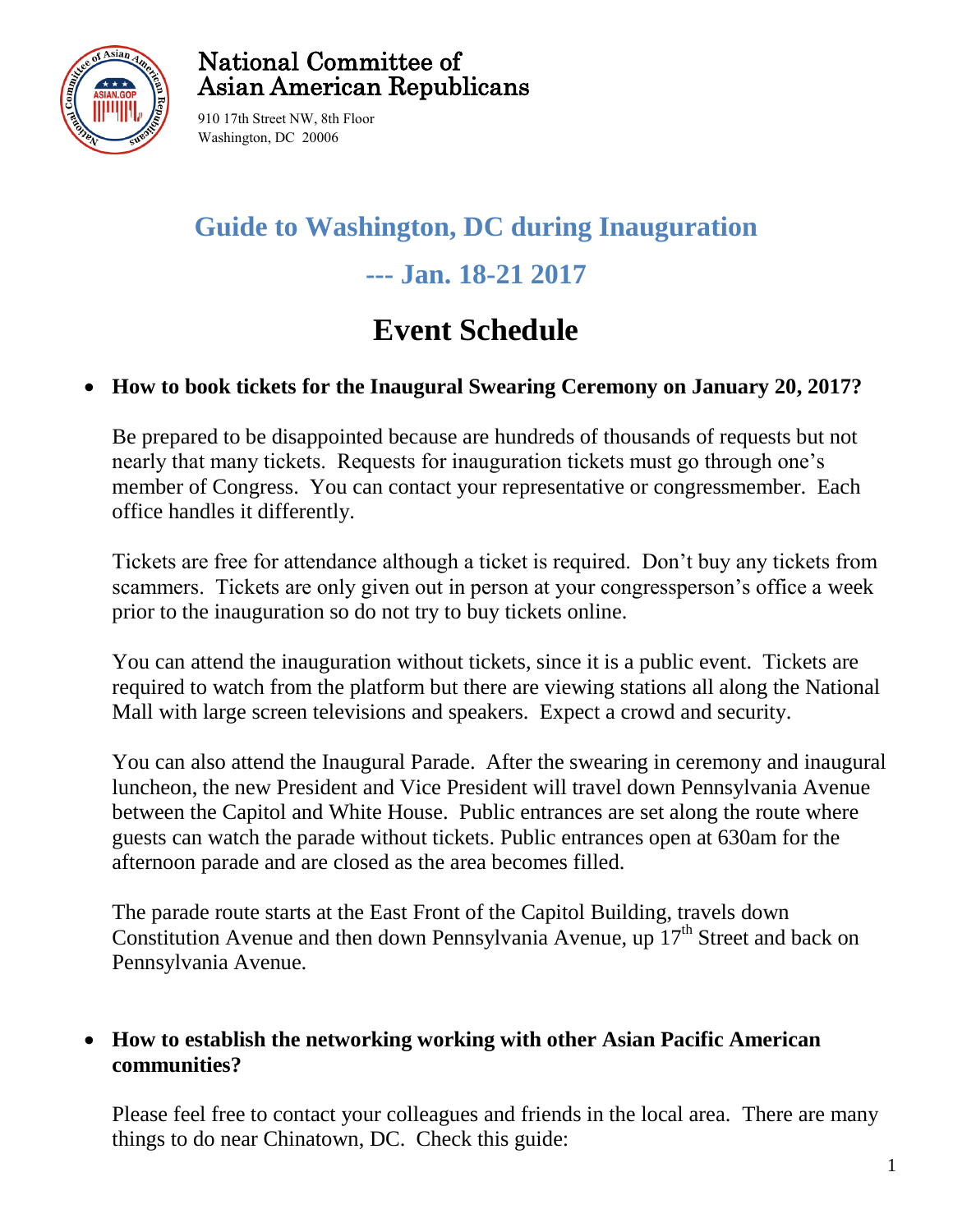[https://www.yelp.com/search?find\\_desc=fun+things+to+do&find\\_loc=Chinatown%2C+](https://www.yelp.com/search?find_desc=fun+things+to+do&find_loc=Chinatown%2C+Washington%2C+DC) [Washington%2C+DC](https://www.yelp.com/search?find_desc=fun+things+to+do&find_loc=Chinatown%2C+Washington%2C+DC)

There is also the Korean Cultural Center on Massachusetts Avenue. It has many cultural events, including musicals, lectures, and films, as well as get-togethers:

<http://www.koreaculturedc.org/En/Index.asp>

The Japanese Information and Cultural Center is also a great resource in downtown:

<http://www.us.emb-japan.go.jp/jicc/>

### **What other events can I can participate?**

The listing is provided below:

<http://apainaugural.asian.gop/inaugural-events-info.shtml>

**Where to live?** 

#### **Private home near Metro in Washington DC! You may rent a single house to share the cost through AirBnB (as a suggestion)!**

Check with [AIRBnB](https://www.airbnb.com/) for listing of locations and places that are reasonable and can be booked during Inauguration. You can also arrange for your friends to be with you as a group. Most of these accommodations are close to the Metrorail system so that it is relatively handy to get into downtown Washington, DC.

**Note**: Please note that traffic will be very heavy during the Inauguration period. We suggest you find public transportation or provide yourself with ample time to find parking before the events. Using Uber, Lyft, taxis, or using public transportation will be helpful during this impacted traffic period.

## **EVENT LISTINGS**

The two most important events are highlighted in red:

- Jan  $19<sup>th</sup>$  which will be held in the Mayflower Hotel, at the 1127 Connecticut Avenue NW Washington DC 20036
- $\bullet$  Jan 20<sup>th</sup> Inaugural Swearing-In Ceremony on the United States Capitol

Please book the tickets as soon as you can!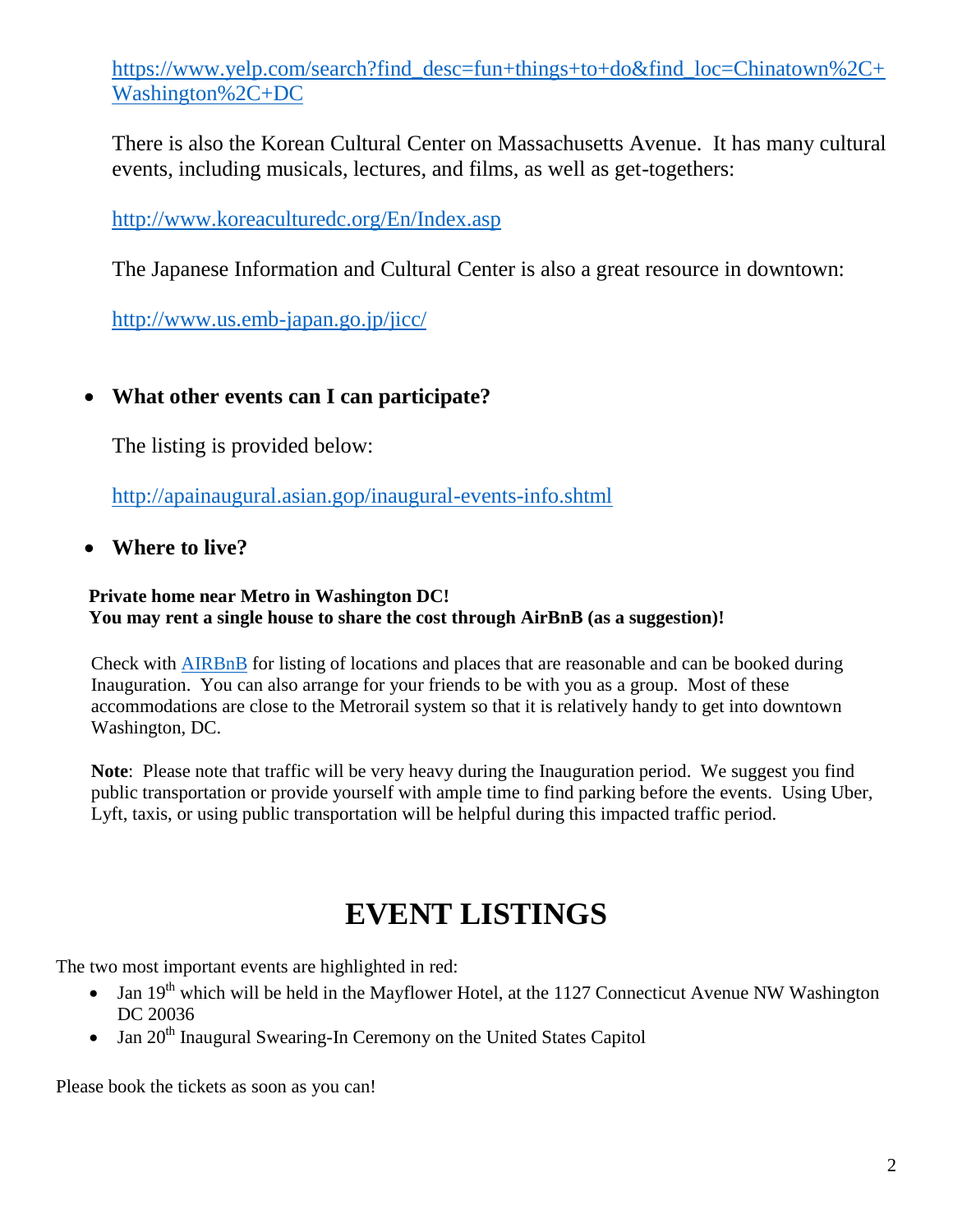| January 18th |  |
|--------------|--|
|--------------|--|

| Time                 | Program                                                                                               | Location                                                                | Organizer                                      | Price                 |
|----------------------|-------------------------------------------------------------------------------------------------------|-------------------------------------------------------------------------|------------------------------------------------|-----------------------|
| $6:00 \text{ pm}$    | Kentucky Bluegrass Ball                                                                               | Omni Shoreham Hotel, 2500<br>Calvert Street NW,<br>Washington, DC 20008 | The Kentucky<br>Society of<br>Washington       | \$350.00              |
|                      |                                                                                                       | http://www.presidential-inauguration.com/kentucky-bluegrass-ball-2017/  |                                                |                       |
| $7:00 -$<br>11:00 PM | The Latino Coalition Presidential<br><b>Inauguration Event</b>                                        | 1300 Pennsylvania Ave NW<br>Pavilion Room<br>Washington, DC 20004       | The Latino<br>Coalition                        | \$175.00              |
|                      | https://www.eventbrite.com/e/the-latino-coalition-presidential-inauguration-event-tickets-29743725283 |                                                                         |                                                |                       |
| $6:00$ PM            | <b>Inauguration Week Cruises</b>                                                                      | Departing from 600 Water<br>Street SW, Washington DC                    | the Odyssey or<br>the Spirit of<br>Washington. | $$35.95-$<br>\$162.90 |
|                      | https://www.odysseycruises.com/washington-dc/cruises/specialty/inauguration-week-cruises              |                                                                         |                                                |                       |

## **January 19th**

| Time                          | Program                                                 | Location                                                                                  | Organizer                                     | Price                 |
|-------------------------------|---------------------------------------------------------|-------------------------------------------------------------------------------------------|-----------------------------------------------|-----------------------|
| <b>Welcome Celebration</b>    |                                                         | Lincoln Memorial                                                                          | The Presidential Inaugural<br>Committee (PIC) | <b>TBA</b>            |
|                               |                                                         | https://www.58pic2017.org/events/welcome-celebration                                      |                                               |                       |
| <b>Wreath Laying Ceremony</b> |                                                         | <b>Arlington National Cemetery</b>                                                        | The Presidential Inaugural<br>Committee (PIC) | <b>TBA</b>            |
|                               | https://www.58pic2017.org/events/wreath-laying-ceremony |                                                                                           |                                               |                       |
|                               | South Carolina<br>Presidential Inaugural<br>Ball        | Smithsonian American Art<br>Museum, 8th and F Streets,<br>NW, Washington, DC 20004        | The South Carolina State<br>Society           | \$140.00-<br>\$175.00 |
|                               |                                                         | http://www.presidential-inauguration.com/south-carolina-presidential-inaugural-ball-2017/ |                                               |                       |
| $11:00AM -$<br>$2:00$ PM      | California Presidential<br>Inaugural Luncheon           | Ritz Carlton, 1150 22nd St<br>NW, Washington, DC 20037                                    | The California State<br>Society               | \$250.00              |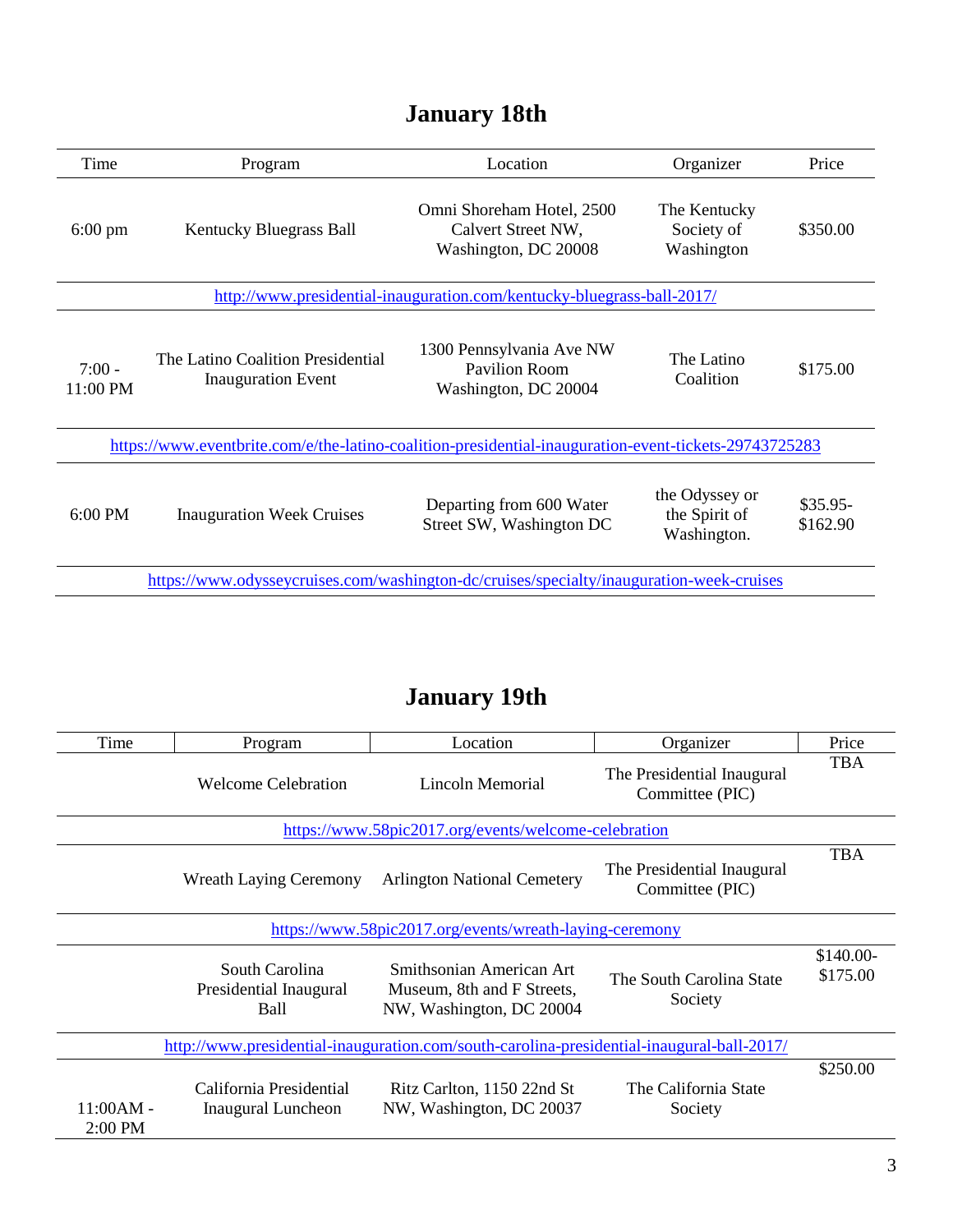| http://www.presidential-inauguration.com/california-presidential-inaugural-luncheon/           |                                                                        |                                                                                                                                         |                                                                                                       |                       |
|------------------------------------------------------------------------------------------------|------------------------------------------------------------------------|-----------------------------------------------------------------------------------------------------------------------------------------|-------------------------------------------------------------------------------------------------------|-----------------------|
| $4:00PM -$<br>7:00 PM                                                                          | Alabama State Society<br><b>Inauguration Reception</b>                 | Due South, 301 Water St SE,<br>Washington, DC 20003                                                                                     | The Alabama State<br>Society                                                                          | <b>TBA</b>            |
| http://www.presidential-inauguration.com/alabama-state-society-inauguration-reception/         |                                                                        |                                                                                                                                         |                                                                                                       |                       |
| 6:00 PM                                                                                        | Indiana Inaugural Ball                                                 | Grand Hyatt Washington,<br>1000 H St NW, Washington,<br>DC 20001                                                                        | The Indiana State Society                                                                             | <b>TBA</b>            |
|                                                                                                |                                                                        | http://www.presidential-inauguration.com/indiana-inaugural-ball-2017/                                                                   |                                                                                                       |                       |
| 6:00 PM                                                                                        | Nebraska Society<br><b>Inaugural Dinner</b>                            | Army Navy Club, 901 17th St<br>NW, Washington, DC 20006                                                                                 | The Nebraska Society of<br>Washington, D.C                                                            | <b>TBA</b>            |
|                                                                                                |                                                                        | http://www.presidential-inauguration.com/nebraska-society-inaugural-dinner/                                                             |                                                                                                       |                       |
| $6:00PM -$<br>11:00 PM                                                                         | <b>Asian Pacific American</b><br><b>Presidential Inaugural</b><br>Gala | <b>The Mayflower Hotel</b><br><b>1127 Connecticut Avenue</b><br><b>NorthWest</b><br><b>Washington, DC 20036</b><br><b>United States</b> | <b>TRUMP-PENCE ASIAN</b><br><b>PACIFIC AMERICAN</b><br><b>ADVISORY COUNCIL</b><br>(APAAC) / ASIAN.GOP | \$150.00              |
|                                                                                                |                                                                        | https://www.eventbrite.com/e/asian-pacific-american-presidential-inaugural-gala-tickets-30507552912                                     |                                                                                                       |                       |
| $6:30PM -$<br>9:00 PM                                                                          | <b>State Society of Arizona</b><br><b>Inaugural Ball</b>               | Clark Hill, 1001 Pennsylvania<br>Ave NW, 13th Floor,<br>Washington, DC 20004                                                            | The State Society of<br>Arizona                                                                       | \$100-\$125           |
|                                                                                                |                                                                        | http://www.presidential-inauguration.com/state-society-of-arizona-inaugural-ball/                                                       |                                                                                                       |                       |
| $7:00$ PM $-$<br>12:00 AM                                                                      | <b>Black Tie and Boots</b><br><b>Inaugural Ball</b>                    | Gaylord National Resort and<br>Convention Center, 201<br>Waterfront Street, National<br>Harbor, MD 20745                                | The Texas State Society of<br>Washington, D.C.                                                        | \$275.00              |
|                                                                                                |                                                                        | http://www.presidential-inauguration.com/black-tie-boots-inaugural-ball-2017/                                                           |                                                                                                       |                       |
| 7:00 PM -<br>12:00 AM                                                                          | New York State Society<br>Inaugural Gala                               | The Fairmont Hotel, 2401 M<br>Street Northwest,<br>Washington, DC 20037                                                                 | The New York State<br>Society                                                                         | \$315.00              |
|                                                                                                |                                                                        | http://www.presidential-inauguration.com/new-york-state-society-inaugural-gala-2017/                                                    |                                                                                                       |                       |
| 7:30 PM -<br>11:30 PM                                                                          | Garden State Inaugural<br>Gala                                         | Washington Court Hotel, 525<br>New Jersey Avenue<br>Northwest Washington, DC<br>20001                                                   | New Jersey State Society                                                                              | \$150.00-<br>\$175.00 |
|                                                                                                |                                                                        | http://www.presidential-inauguration.com/garden-state-inaugural-gala-2017/                                                              |                                                                                                       |                       |
| 8:00 PM                                                                                        | Illinois State Society<br><b>Inaugural Heartland Ball</b>              | Marriott Marquis, 901<br>Massachusetts Avenue, NW,<br>Washington, D.C. 20001                                                            | The Illinois State Society                                                                            | \$275.00-<br>\$475.00 |
| http://www.presidential-inauguration.com/illinois-state-society-inaugural-heartland-ball-2017/ |                                                                        |                                                                                                                                         |                                                                                                       |                       |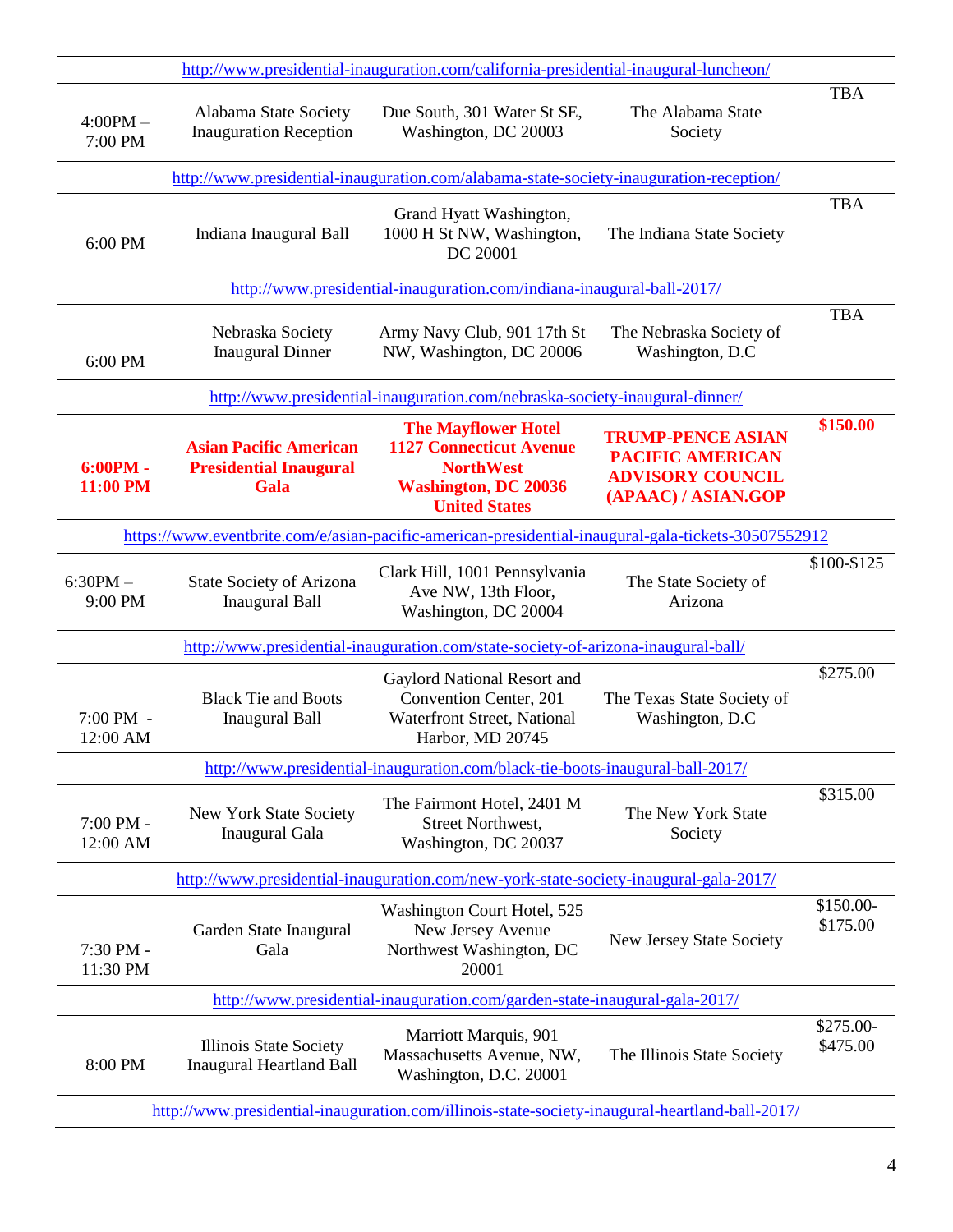| $8:00$ PM -<br>12:00 AM                                                             | Georgia State Society<br>Inaugural Gala                              | National Museum of Women<br>in the Arts, 1250 New York<br>Avenue, NW, Washington,<br>DC                                                                   | the Georgia State Society<br>of Washington       | \$200.00                |
|-------------------------------------------------------------------------------------|----------------------------------------------------------------------|-----------------------------------------------------------------------------------------------------------------------------------------------------------|--------------------------------------------------|-------------------------|
| http://www.presidential-inauguration.com/georgia-state-society-inaugural-gala-2017/ |                                                                      |                                                                                                                                                           |                                                  |                         |
| $8:00$ PM $-$<br>12:00 AM                                                           | Oklahoma State Society<br>Inaugural Gala                             | Kimpton Hotel Monaco, 700<br>F St. NW, Washington, D.C.<br>20004                                                                                          | The Oklahoma State<br>Society                    | \$200.00                |
|                                                                                     |                                                                      | http://www.presidential-inauguration.com/oklahoma-state-society-inaugural-gala/                                                                           |                                                  |                         |
| $8:00$ PM -<br>$1:00$ AM                                                            | Arkansas Inaugural Gala                                              | National Press Club, 529 14th<br>Street NW, Washington, D.C.<br>20045                                                                                     | The Arkansas State<br>Society                    | \$200.00                |
|                                                                                     |                                                                      | http://www.presidential-inauguration.com/arkansas-inaugural-gala-2017/                                                                                    |                                                  |                         |
|                                                                                     | The Official Deploraball<br>Party                                    | <b>WFP USA</b><br>1725 I (eye) ST, NW<br>Suite 510<br>Washington, DC 20006                                                                                | DC Nonprofit Salesforce<br><b>User Group</b>     | Free                    |
|                                                                                     |                                                                      | https://www.eventbrite.com/e/dc-nonprofit-salesforce-user-group-meeting-happy-hour-january-19-2017-tickets-<br>30557573525?aff=es2                        |                                                  |                         |
| 7:00 PM                                                                             | <b>Black Tie &amp; Boots</b><br>Presidential Inaugural<br>Ball       | Gaylord National Resort &<br>Convention Center, National<br>Harbor, MD                                                                                    |                                                  | $$1.00 -$<br>$$300.00+$ |
|                                                                                     |                                                                      | http://www.stagefronttickets.com/Events/1102330/Black-Tie-and-Boots-Presidential-Inaugural-Ball-Tickets-Gaylord-<br>National-Resort-and-Convention-Center |                                                  |                         |
| $8:00$ PM -<br>12:00 AM                                                             | <b>Inaugural Deploraball</b>                                         | National Press Club, 529 14th<br>Street NW, 13th, Floor,<br>Washington, DC 20045                                                                          | MAGA3X                                           | $$99.00-$<br>\$2,500.00 |
|                                                                                     |                                                                      | https://www.eventbrite.com/e/the-official-deploraball-party-tickets-30173207877?aff=es2                                                                   |                                                  |                         |
| $8:00$ PM -<br>12:00 AM                                                             | All American Inaugural<br>Ball                                       | Hyatt Regency DC, 400 New<br>Jersey Ave, NW,<br>Washington, D                                                                                             |                                                  | <b>TBA</b>              |
|                                                                                     |                                                                      | http://www.stagefronttickets.com/Events/1102705/All-American-Inaugural-Ball-Tickets-Hyatt-Regency-Capitol-Hill                                            |                                                  |                         |
| $8:00$ p.m. $-$<br>$1:00$ a.m.                                                      | Peace Ball                                                           | National Museum of African<br>American History and<br>Culture, 1400 Constitution<br>Avenue Northwest,<br>Washington, DC 20560                             | The Peace Ball: Voices of<br>Hope and Resistance | \$200.00                |
|                                                                                     |                                                                      | http://www.presidential-inauguration.com/inaugural-peace-ball/                                                                                            |                                                  |                         |
| $3:30$ PM $-$<br>5:00 PM                                                            | DC Nonprofit Salesforce<br>User Group Meeting &<br><b>Happy Hour</b> | <b>WFP USA</b><br>1725 I (eye) ST, NW<br>Suite 510<br>Washington, DC 20006                                                                                | DC Nonprofit Salesforce<br><b>User Group</b>     | Free                    |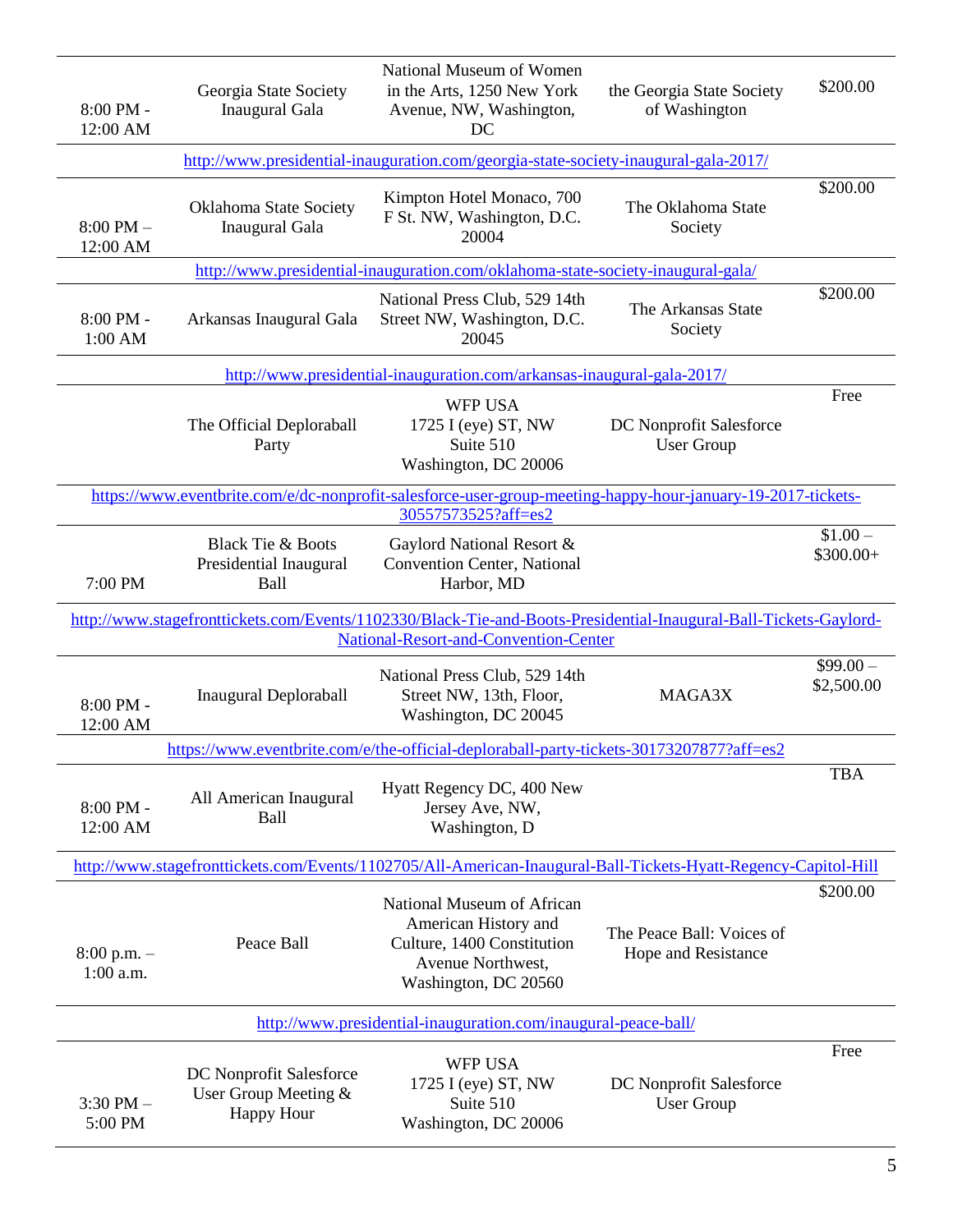## **January 20th**

| Time                    | Location<br>Organizer<br>Program                |                                                                                                                         |                                                                | Price      |
|-------------------------|-------------------------------------------------|-------------------------------------------------------------------------------------------------------------------------|----------------------------------------------------------------|------------|
|                         | <b>Inaugural Swearing-In</b><br><b>Ceremony</b> | <b>United States Capitol</b>                                                                                            | <b>The Presidential</b><br><b>Inaugural Committee</b><br>(PIC) | <b>TBA</b> |
|                         |                                                 | http://www.inauguraltickets.com/<br>http://www.inaugural.senate.gov/                                                    |                                                                |            |
|                         | <b>Inaugural Balls</b>                          | <b>TBD</b>                                                                                                              | The Presidential<br><b>Inaugural Committee</b><br>(PIC)        | <b>TBA</b> |
|                         |                                                 | https://www.58pic2017.org/events/inaugural-balls                                                                        |                                                                |            |
|                         | National Prayer Service                         | <b>Washington National Cathedral</b>                                                                                    | The Presidential<br><b>Inaugural Committee</b><br>(PIC)        | <b>TBA</b> |
|                         |                                                 | https://www.58pic2017.org/events/national-prayer-service                                                                |                                                                |            |
|                         | <b>Inaugural Parade</b>                         | Pennsylvania Avenue National<br>Historic Site                                                                           | The Presidential<br><b>Inaugural Committee</b><br>(PIC)        | <b>TBA</b> |
|                         |                                                 | https://www.58pic2017.org/events/inaugural-parade/                                                                      |                                                                |            |
|                         | Commander In Chief's Ball                       | Walter E. Washington<br><b>Convention Center</b>                                                                        |                                                                | <b>TBA</b> |
|                         |                                                 | http://www.inauguraltickets.com/2017/PresidentialGalaBallInformation/Listof2017InauguralBalls.aspx                      |                                                                |            |
|                         | Presidential Inaugural Gala<br>Ball             | Walter E. Washington Convention<br>Center                                                                               |                                                                | <b>TBA</b> |
|                         |                                                 | http://www.inauguraltickets.com/2017/PresidentialGalaBallInformation/Listof2017InauguralBalls.aspx                      |                                                                |            |
|                         | Eastern Inaugural Ball                          | Union Station, Washington D.C.                                                                                          |                                                                | <b>TBA</b> |
|                         |                                                 | http://www.inauguraltickets.com/2017/PresidentialGalaBallInformation/Listof2017InauguralBalls.aspx                      |                                                                |            |
| 7:00 AM                 | Presidential Inaugural<br>Prayer Breakfast      | Old Postal Pavillion,<br><b>Trump International Hotel</b>                                                               | Rev. Merrie Turner                                             | <b>TBA</b> |
|                         |                                                 | http://www.inauguraltickets.com/2017/PresidentialGalaBallInformation/2017PresidentialInauguralPrayerBreakfast.aspx      |                                                                |            |
| $11:00$ AM -<br>3:00 PM | <b>Inauguration Day Open</b><br>House           | Hillsdale College Kirby Center<br>227 Massachusetts Avenue<br>Northeast<br>Washington, DC 20002<br><b>United States</b> | Hillsdale College Kirby<br>Center                              | Free       |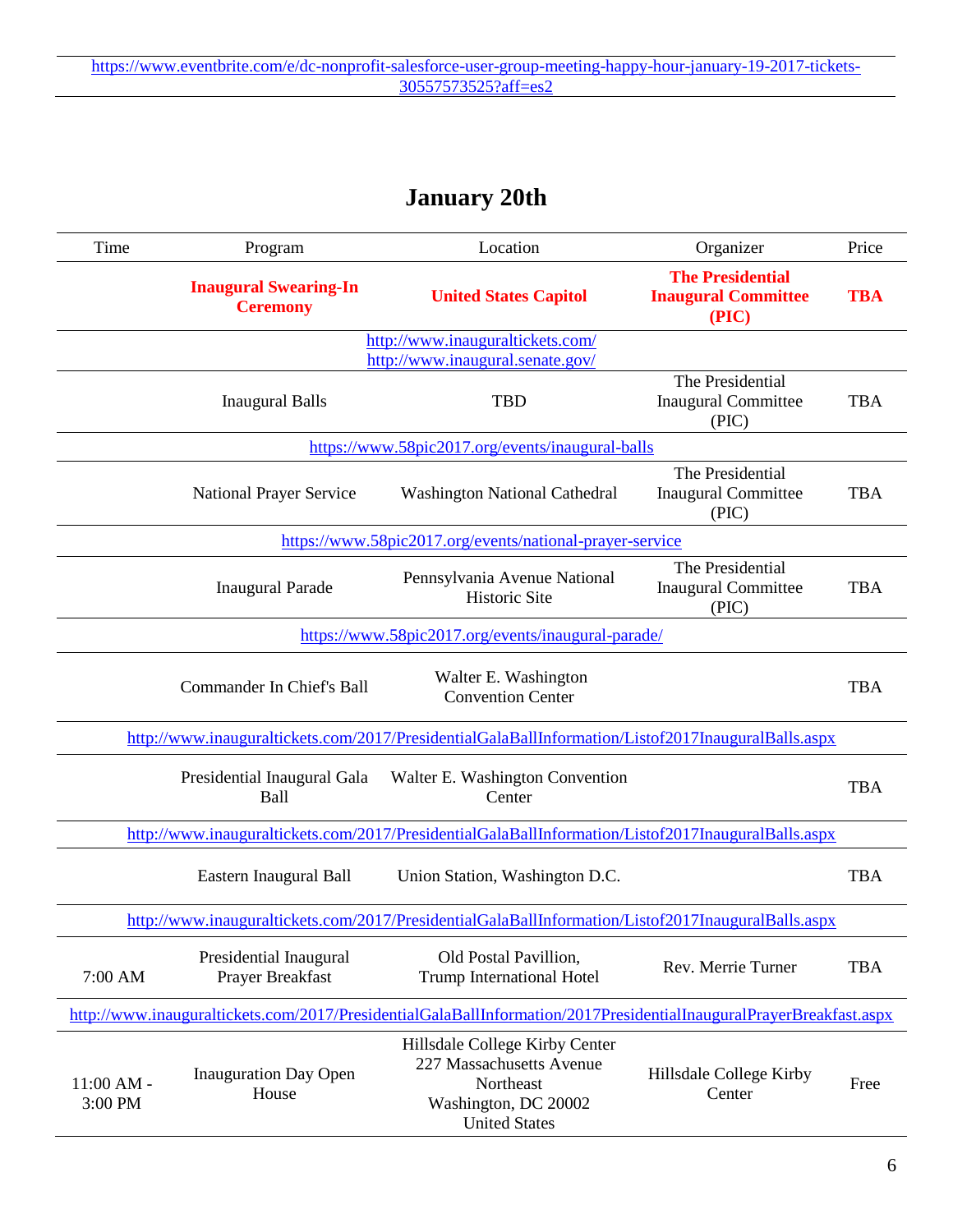| https://www.eventbrite.com/e/inauguration-day-open-house-tickets-30564174268?aff=es2 |                                                                                  |                                                                                                                                             |                                                                                                                          |                                                               |
|--------------------------------------------------------------------------------------|----------------------------------------------------------------------------------|---------------------------------------------------------------------------------------------------------------------------------------------|--------------------------------------------------------------------------------------------------------------------------|---------------------------------------------------------------|
| 10:00 AM -<br>4:00 PM                                                                | Exclusive Washington. D.C.<br>Inauguration Brunch -<br>President Donald J. Trump | Hilton Washington D.C.<br>1919 Connecticut Avenue<br>Northwest<br>Columbia Ballroom<br>Washington, DC 20009                                 | <b>EAA MUSIC LIVE</b><br>AND DONALD J.<br><b>TRUMP DREAM</b><br><b>TEAM PRODUCTION</b>                                   | \$550.00<br>\$16,000.<br>00                                   |
|                                                                                      |                                                                                  | https://www.eventbrite.com/e/exclusive-washington-dc-inauguration-brunch-president-donald-j-trump-tickets-<br>30571092962?aff=es2           |                                                                                                                          |                                                               |
| 7:30 PM -<br>12:00 AM                                                                | Michigan Inaugural Gala                                                          | Smithsonian National Museum of<br>American History, 14th and<br>The Michigan State<br>Constitution Avenue, NW,<br>Society<br>Washington, DC |                                                                                                                          | <b>TBA</b>                                                    |
|                                                                                      |                                                                                  | http://www.presidential-inauguration.com/michigan-inaugural-gala/                                                                           |                                                                                                                          |                                                               |
|                                                                                      | Inaugural Ball 2017:<br>Celebrating Education in the<br>Digital Age              | Folger Shakespeare Library, 201<br>East Capitol Street, SE<br>Washington, DC 20003                                                          | National Coalition for<br>Technology in<br><b>Education and Training</b><br>(NCTET)                                      | <b>TBA</b>                                                    |
|                                                                                      |                                                                                  | http://www.presidential-inauguration.com/bytes-books-inaugural-ball/                                                                        |                                                                                                                          |                                                               |
| 5:30 PM                                                                              | Salute to Heroes Inaugural<br><b>Ball</b>                                        | The Renaissance Washington, 999<br>Ninth St. NW, Washington, DC                                                                             | The American Legion<br>and Veterans Inaugural<br>Committee                                                               | \$300                                                         |
|                                                                                      |                                                                                  | https://www.legion.org/salutetoheroesball                                                                                                   |                                                                                                                          |                                                               |
| $7:00$ PM $-$<br>11:00 PM                                                            | Gays for Trump Inaugural<br><b>Ball</b>                                          | William F. Bolger Center, 9600<br>Newbridge Dr, Potomac, MD                                                                                 | GaysForTrump & Allies                                                                                                    | $$25.00-$<br>\$3,000.0<br>0                                   |
|                                                                                      |                                                                                  | http://gaysfortrump.org/                                                                                                                    |                                                                                                                          |                                                               |
| 7:00 PM -<br>11:59 PM<br><b>EST</b>                                                  | THE VETTYS<br>PRESIDENTIAL<br><b>INAUGURAL BALL</b>                              | The Hay Adams Hotel<br>800 16th St NW<br>Washington, DC<br><b>United States</b>                                                             | AUSV, Paralyzed<br>Veterans of America,<br>Disabled American<br>Veterans, Coalition to<br><b>Salute America's Heroes</b> | \$700.00<br>$\overline{\phantom{0}}$<br>\$2,000.0<br>$\Omega$ |
|                                                                                      |                                                                                  | https://www.eventbrite.com/e/the-vettys-presidential-inaugural-ball-tickets-22518679978                                                     |                                                                                                                          |                                                               |
| Doors: 8:00<br>PM (ends at<br>1:00 AM                                                | Dardanella: The Great<br><b>Gatsby Presidential</b><br><b>Inaugural Ball</b>     | The National Portrait Gallery<br>8th St NW & F St NW<br>Washington, DC                                                                      |                                                                                                                          | $$150.00 -$<br>\$450.00                                       |
|                                                                                      |                                                                                  | http://www.ticketfly.com/purchase/event/1218541                                                                                             |                                                                                                                          |                                                               |
| 9:00 PM                                                                              | The Creative Coalition<br><b>Inaugural Ball</b>                                  | Harman Center for the Arts, 610 F<br>Street NW, Washington, DC<br>20004                                                                     | The Creative Coalition                                                                                                   | \$10,000.<br>$00 -$<br>\$100,000<br>.00.                      |
|                                                                                      |                                                                                  | http://thecreativecoalition.org/2016/11/09/the-creative-coalition-to-host-inaugural-ball-2/                                                 |                                                                                                                          |                                                               |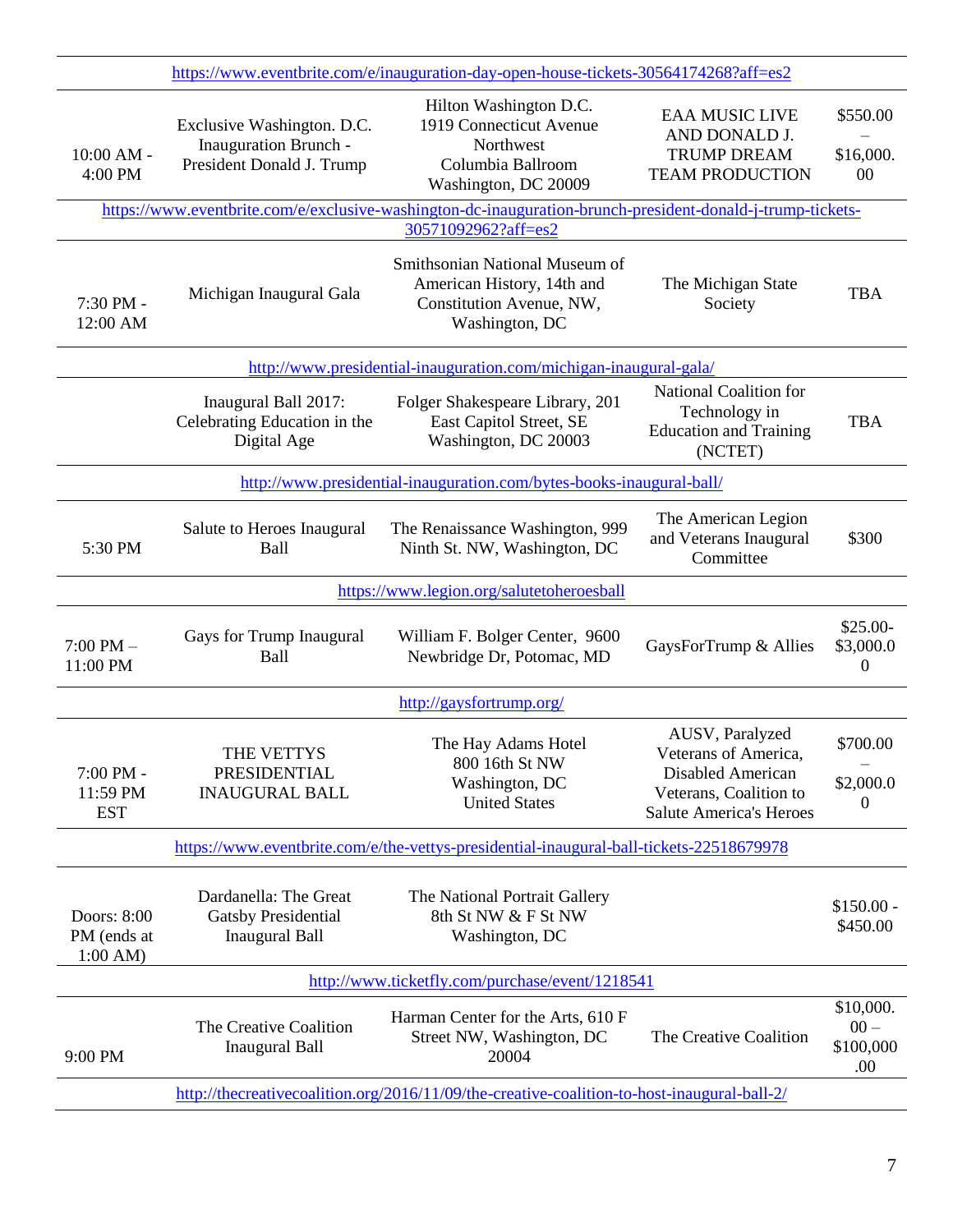|                                      | Great American Inaugural<br><b>Ball 2017</b> | <b>MGM</b> National Harbor, National<br>Harbor, MD. | Great American Ball,<br><b>LLC</b> | $$200.00-$<br>\$500.00 |
|--------------------------------------|----------------------------------------------|-----------------------------------------------------|------------------------------------|------------------------|
|                                      |                                              | http://www.greatamericanball.com/                   |                                    |                        |
|                                      | Inauguration Day at the<br>Newseum           | Newseum, 555 Pennsylvania Ave<br>NW, Washington, DC | The Newseum                        | \$350.00-<br>\$500.00  |
| http://www.newseum.org/inauguration/ |                                              |                                                     |                                    |                        |

## **January 21st**

| Time                                                                                                            | Program                                                                                                      | Location                                                                                                                              | Organizer                                                             | Price                  |
|-----------------------------------------------------------------------------------------------------------------|--------------------------------------------------------------------------------------------------------------|---------------------------------------------------------------------------------------------------------------------------------------|-----------------------------------------------------------------------|------------------------|
|                                                                                                                 | First in the Nation<br>Celebration                                                                           | <b>TBA</b>                                                                                                                            | The State<br>Society of Iowa                                          | <b>TBA</b>             |
|                                                                                                                 | http://www.presidential-inauguration.com/first-in-the-nation-celebration/                                    |                                                                                                                                       |                                                                       |                        |
| $10:00$ AM $-$<br>5:00 PM                                                                                       | Women's March on<br>Washington                                                                               | Independence Ave<br>SW & 3rd St SW<br>Washington, DC<br>20024                                                                         | Organizer of<br><b>Women's March</b><br>on Washington                 | Free                   |
| https://www.eventbrite.com/e/womens-march-on-washington-official-tickets-29428287801                            |                                                                                                              |                                                                                                                                       |                                                                       |                        |
| $6:00$ PM $-$<br>11:30 PM                                                                                       | "Asian American<br>Gala" 2017<br>Presidential<br>Inauguration<br>Celebration<br>President Donald J.<br>Trump | Park Hyatt<br>Washington<br>1201 24th Street<br>Northwest<br>Washington, DC<br>20037<br><b>United States</b>                          | National<br>Republican<br><b>Asian American</b><br>Assembly<br>(NRAA) | \$200.00<br>\$250.00   |
| https://www.eventbrite.com/e/asian-american-gala-2017-presidential-inauguration-celebration-president-donald-j- |                                                                                                              |                                                                                                                                       |                                                                       |                        |
|                                                                                                                 | trump-tickets-30207551600                                                                                    |                                                                                                                                       |                                                                       |                        |
| $7:00$ PM $-$<br>10:00 PM                                                                                       | Best of the West<br><b>Inaugural Ball</b>                                                                    | Old Ebbitt Grill<br>675 15th Street<br>Northwest<br>Washington, DC<br>20005<br><b>United States</b>                                   | Alaska State<br>Society                                               | \$100.00<br>\$125.00   |
| https://www.eventbrite.com/e/best-of-the-west-inaugural-ball-registration-29459251414?aff=es2                   |                                                                                                              |                                                                                                                                       |                                                                       |                        |
| 8:00 PM<br>- Midnight                                                                                           | Washingtonian<br><b>Inaugural Ball</b>                                                                       | <b>National Portrait</b><br>Gallery and<br>Smithsonian<br>American Art<br>Museum<br>8th and G Streets,<br>NW, Washington,<br>DC 20001 |                                                                       | $$1.00-$<br>$$300.00+$ |